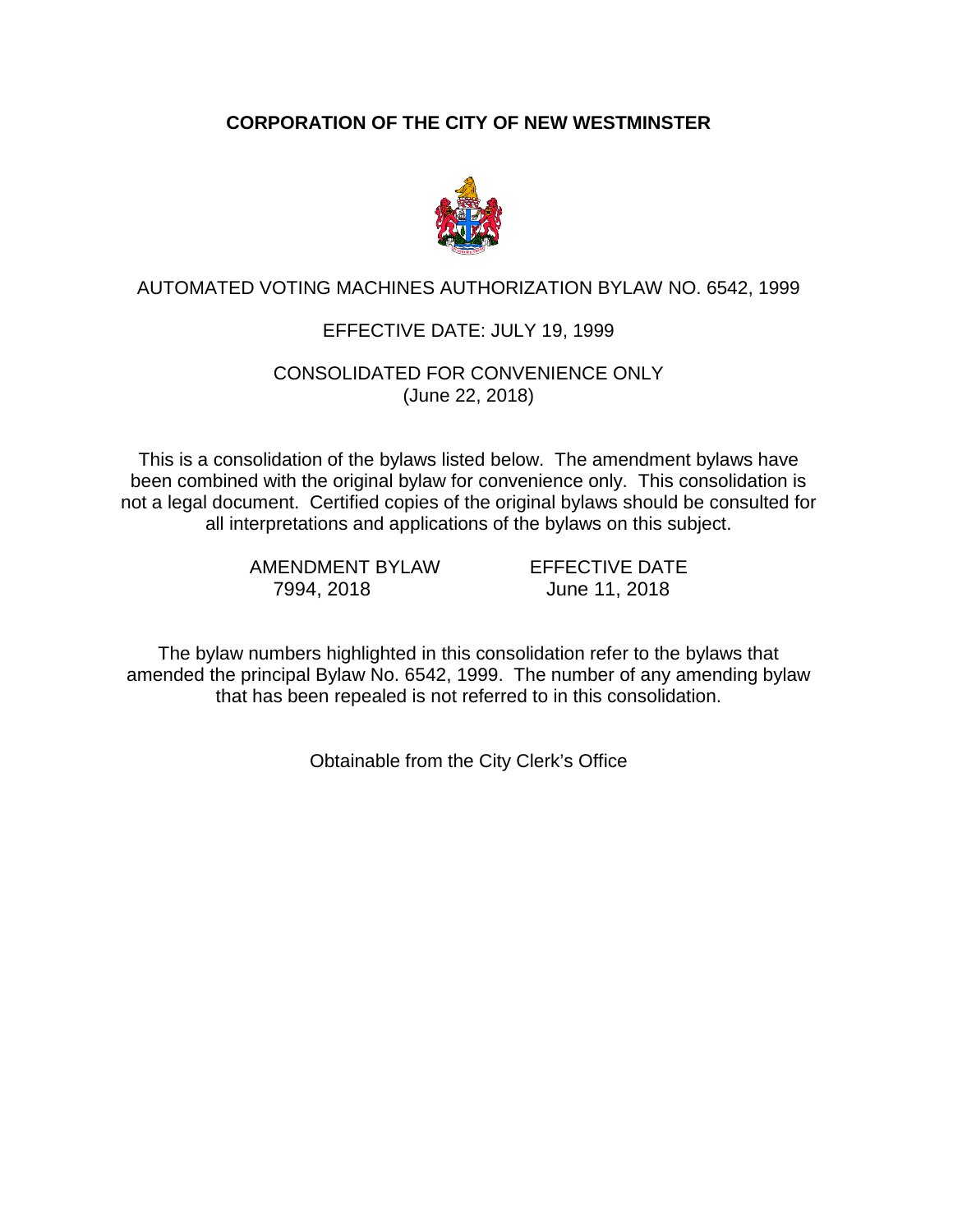#### **CORPORATION OF THE CITY OF NEW WESTMINSTER**

#### **BYLAW NO. 6542, 1999**

A Bylaw to provide for the use of automated voting machines for General Local Elections and other voting.

#### **BYLAW NO. 7994, 2018**

WHEREAS under the *Local Government Act*, the Council may, by bylaw, provide for the use of automated voting machines, voting recorders or other devices for voting in an election;

AND WHEREAS the City Council of the Corporation of the City of New Westminster wishes to establish various procedures and requirements under that authority;

NOW THEREFORE, the City Council of the Corporation of the City of New Westminster, in open meeting assembled, enacts as follows:

#### **1. CITATION**

1.1 This Bylaw may be cited for all purposes as "Automated Voting Machines Authorization Bylaw No. 6542, 1999."

#### **2. DEFINITIONS**

#### **BYLAW NO. 7994, 2018**

2.1 In this Bylaw all definitions shall be in accordance with the *Local Government Act*, except for the following:

#### **BYLAW NO. 7994, 2018**

**Acceptable mark** means a mark that:

- (a) an elector makes in the space provided on a ballot opposite the name of any candidate or opposite either "yes" or "no" on any question, and
- (b) the vote counting unit is able to identify;

**Automated vote counting system** means a system that counts and records votes and processes and stores election results and is comprised of the following: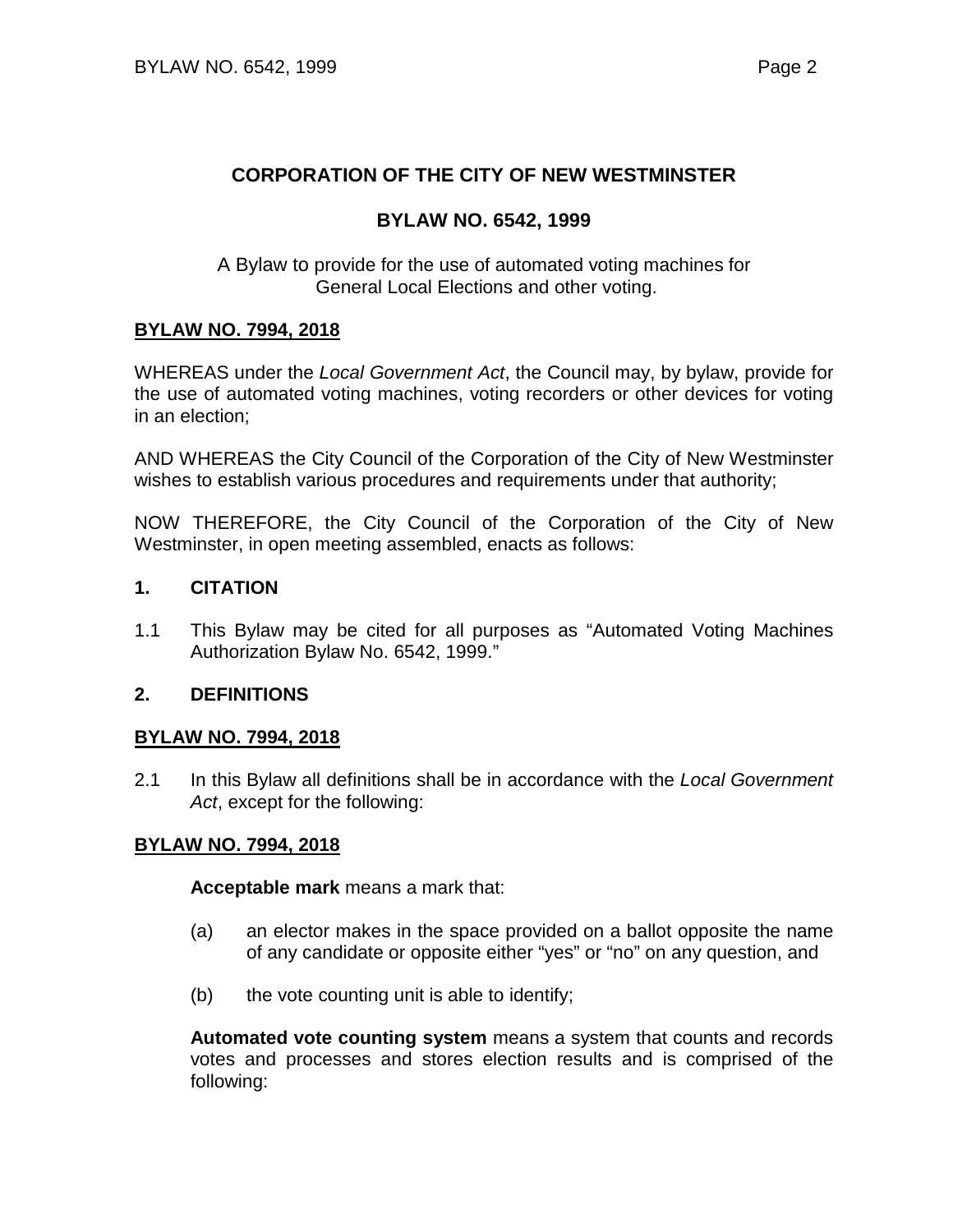- (a) a number of ballot scan vote counting units, each of which rests on a two compartment ballot box, one compartment of which is for:
	- (i) voted ballots, and
	- (ii) returned ballots that have been reinserted using the ballot override procedure;

and the other for the temporary storing of voted ballots during such time as the vote counting unit is not functioning; and

(b) a number of portable ballot boxes into which voted ballots are deposited where a vote counting unit is not being used, for counting after the close of voting on general voting day.

#### **BYLAW NO. 7994, 2018**

**Ballot** means a single automated ballot card designed for use in an automated vote counting system, which shows:

- (a) the names of all of the candidates for each of the offices of Mayor, Councillor and School Trustee; and
- (b) all of the choices on all of the bylaws or other matters on which the opinion or assent of the electors is sought; and
- (c) conforms to *Local Government Act* requirements.

**Ballot return override procedure** means the use, by an election official, of a device on a vote counting unit that causes the unit to accept a returned ballot**.**

**Election headquarters** means City Hall, City of New Westminster, 511 Royal Avenue, New Westminster, B.C., V3L 1H9.

**Emergency ballot compartment** means one of two separate compartments in the ballot box under each vote counting unit into which voted ballots are temporarily deposited in the event that the unit is not functioning.

#### **BYLAW NO. 7994, 2018**

**Memory pack** means a device that plugs into the vote counting unit and into which is programmed:

- (a) the names of all of the candidates for each of the offices of Mayor, Councillor and School Trustee; and
- (b) the alternatives of 'yes' or 'no' for each bylaw or other matter on which the assent or opinion of the electors is being sought;

and a mechanism to record and retain information on the number of acceptable marks made for each.

**Portable ballot box** means a ballot box that is used in a voting place where a vote counting unit is not being used.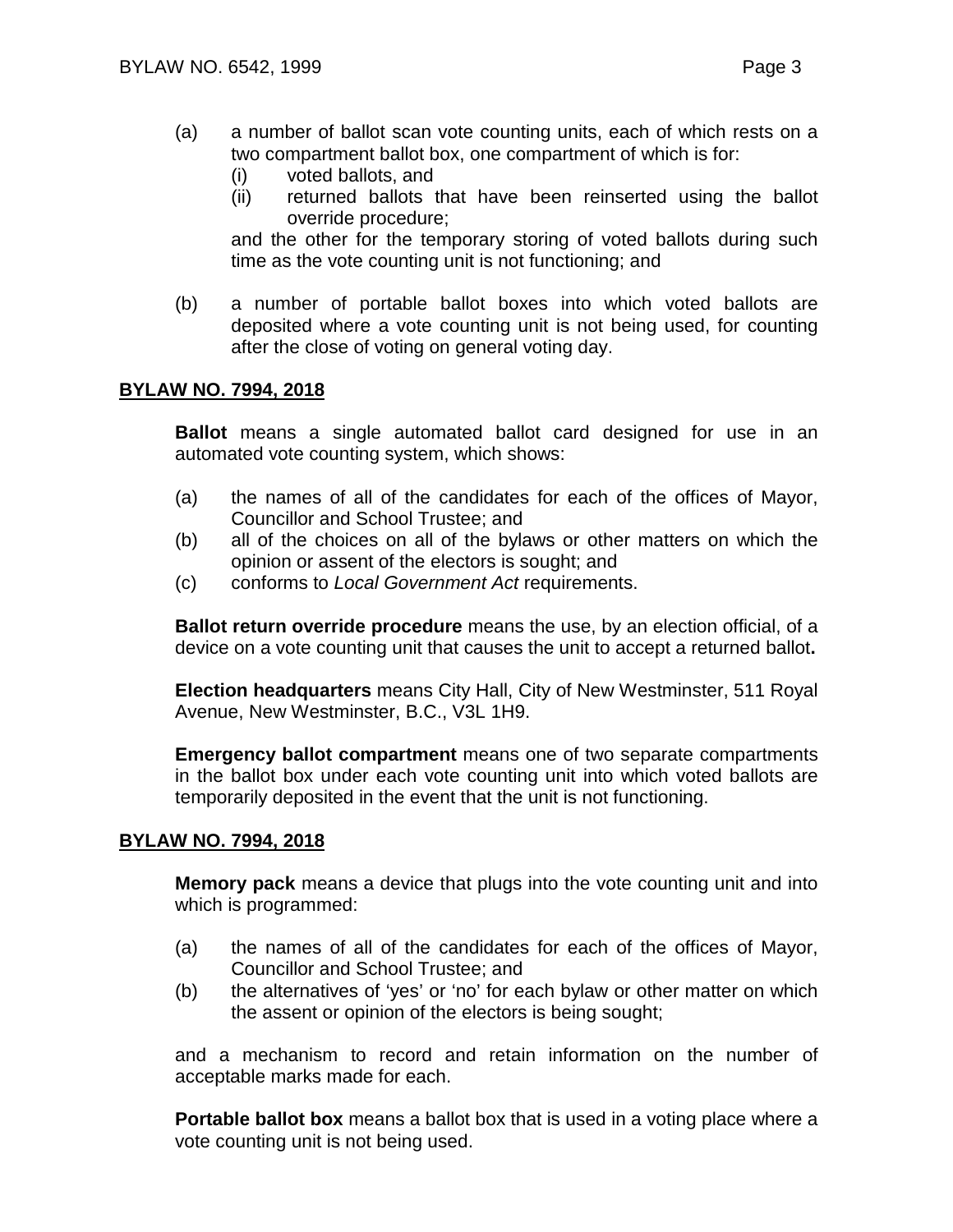**Results tape** means the printed record generated from a vote counting unit at the close of voting on general voting day which shows the number of votes for each candidate for each of the office of Mayor, Councillor and School Trustee, and the number of votes for and against each bylaw or other matter on which the assent or opinion of the electors is sought.

**Returned ballot** means a voted ballot that was inserted into the vote counting unit by the elector but was not accepted and was returned to the elector with an explanation of the ballot marking error which caused the ballot not to be accepted.

**Secrecy sleeve** means an open-ended folder or envelope used to cover ballots to conceal the choices made by each elector.

**Vote counting unit** means the device into which voted ballots are inserted and that scans each ballot and records the number of votes for each candidate and for and against each bylaw or other matter on which the assent or opinion of the electors is sought.

## **3. USE OF VOTING MACHINES**

3.1 City Council hereby authorizes the conducting of general local elections and other voting in the City of New Westminster using an automated vote counting system.

#### **4. AUTOMATED VOTING PROCEDURES**

4.1 The presiding election official for each voting place and at each advance voting opportunity shall, if requested by an elector and before a ballot is issued, direct an election official to provide a demonstration to an elector of how to vote using an automated vote counting system.

#### **BYLAW NO. 7994, 2018**

- 4.2 Upon completion of the voting demonstration, if any, the elector shall proceed as instructed, to the election official responsible for issuing ballots, who:
	- (a) shall ensure that the elector:
		- (i) is qualified to vote in the election; and
		- (ii) completes the voting book as required by the *Local Government Act*; and
	- (b) upon fulfilment of the requirements of subsection (a), shall then provide a ballot to the elector, a secrecy sleeve if requested by the elector, and any further instructions the elector requests.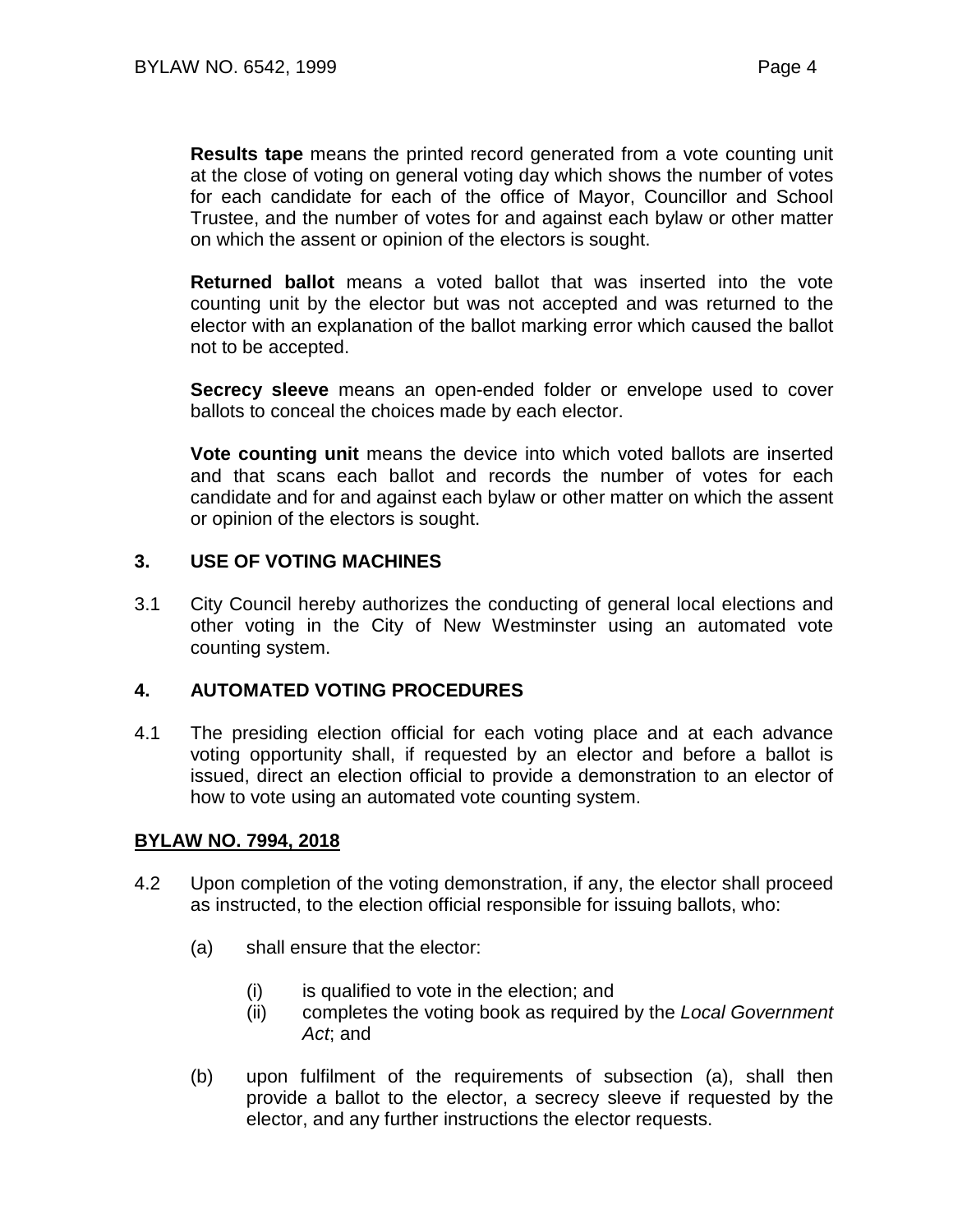- 4.3 Upon receiving a ballot and secrecy sleeve if so requested, the elector shall immediately proceed to a voting compartment to vote.
- 4.4 The elector may vote only by making an acceptable mark on the ballot:
	- (a) beside the name of each candidate of choice up to the maximum number of candidates to be elected for each of the offices of Mayor, Councillor and School Trustee; and
	- (b) beside either 'yes' or 'no' in the case of each bylaw or other matter on which the assent or opinion of the electors is sought.
- 4.5 Once the elector has finished marking the ballot, the elector must place the ballot into the secrecy sleeve, if applicable, proceed to the vote counting unit and under the supervision of the election official in attendance, insert the ballot directly from the secrecy sleeve, if applicable, into the vote counting unit.
- 4.6 If, before inserting the ballot into the vote counting unit, an elector determines that he has made a mistake when marking a ballot or if the ballot is returned by the vote counting unit, the elector may request a replacement ballot by advising the election official in attendance.
- 4.7 Upon being advised of the replacement ballot request, the presiding election official [or alternate presiding election official] shall issue a replacement ballot to the elector and mark the returned ballot "spoiled" and shall retain all such spoiled ballots separately from all other ballots and they shall not be counted in the election.
- 4.8 If the elector declines the opportunity to obtain a replacement ballot and has not damaged the ballot to the extent that it cannot be reinserted into the vote counting unit, the election official shall, using the ballot return override procedure, reinsert the returned ballot into the vote counting unit to count any acceptable marks that have been made correctly.
- 4.9 Any ballot accepted by the vote counting unit is valid and any acceptable marks contained on such ballots will be counted in the election subject to any determination made under a judicial recount.
- 4.10 Once the ballot has been inserted into the vote counting unit and the unit indicates that the ballot has been accepted, the elector must immediately leave the voting place.
- 4.11 During any period that a vote counting unit is not functioning, the elector under the supervision of the election official shall insert the ballot directly into the emergency ballot compartment, provided that if the vote counting unit:
	- (a) becomes operational, or
	- (b) is replaced with another vote counting unit,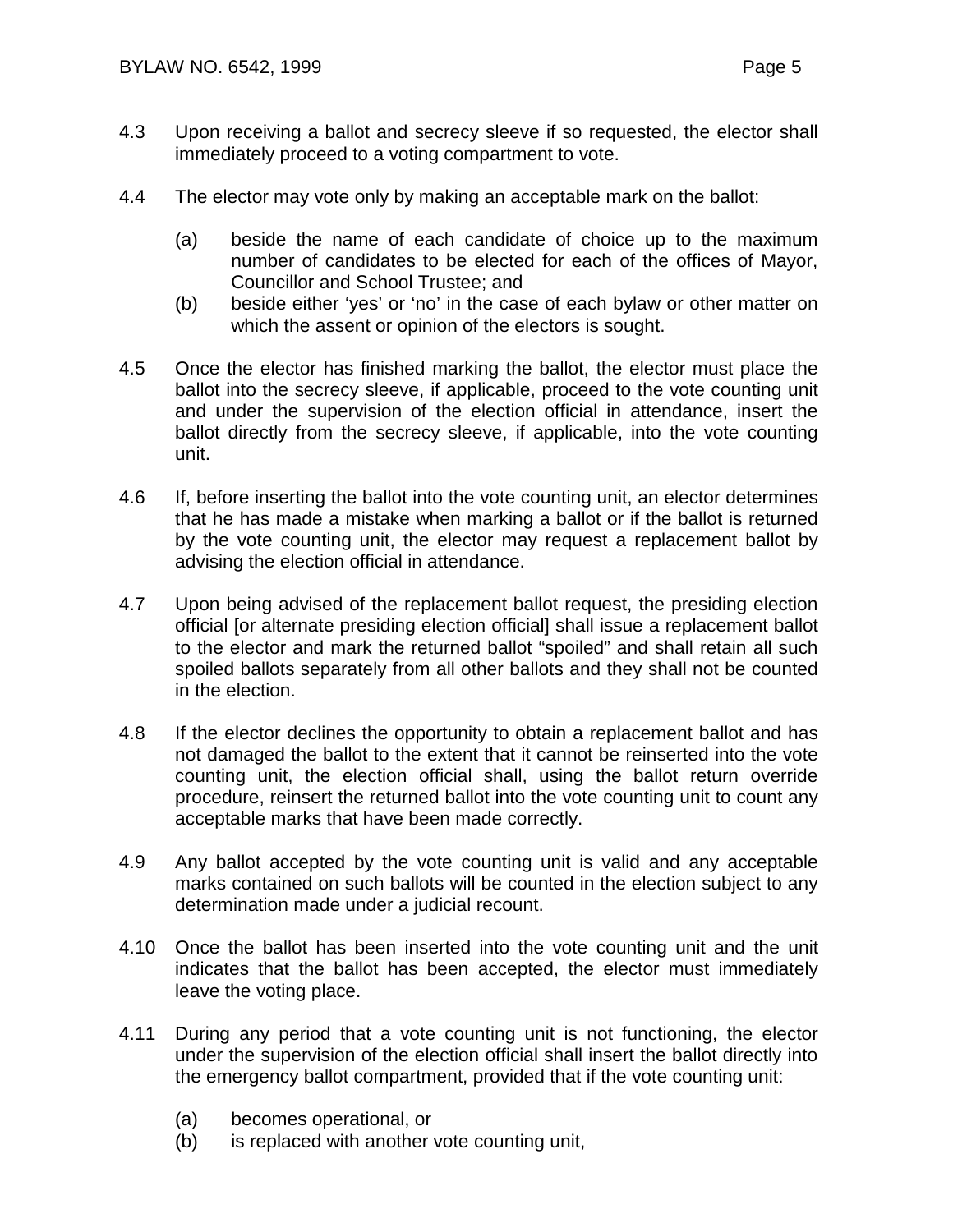the ballots in the emergency ballot compartment shall, as soon as reasonably possible, be removed by an election official and under the supervision of the presiding election official be inserted into the vote counting unit to be counted.

4.12 Any ballots that were temporarily stored in the emergency ballot compartment and are returned by the vote counting unit when being counted shall, through the use of the ballot return override procedure and under the supervision of the presiding election official, be reinserted into the vote counting unit to ensure that any acceptable marks are counted.

## **BYLAW NO. 7994, 2018**

4.13 Deleted

## **5. ADVANCE VOTING OPPORTUNITY PROCEDURES**

- 5.1 Vote counting units shall be used to conduct the vote at all advance voting opportunities and voting procedures at the advance voting opportunities shall follow as closely as possible those described in Section 4 of this Bylaw.
- 5.2 At the close of voting at each advance voting opportunity the presiding election official in each case shall ensure that:
	- (a) no additional ballots are inserted in the vote counting unit;
	- (b) the emergency ballot compartment is sealed to prevent insertion of any ballots;
	- (c) the results tapes in the vote counting unit are not generated; and
	- (d) the memory pack of the vote counting unit is secured.
- 5.3 At the close of voting at the final advance voting opportunity the presiding election official shall:
	- (a) ensure that any remaining ballots in the emergency ballot compartment are inserted into the vote counting unit;
	- (b) secure the vote counting unit so that no more ballots can be inserted; and
	- (c) deliver the vote counting unit together with the memory pack and all other materials used in the election to the chief election officer at election headquarters.

#### **6. SPECIAL VOTING OPPORTUNITY PROCEDURES**

6.1 A portable ballot box shall be used for all special voting opportunities and the presiding election official appointed to attend at each special voting opportunity shall proceed in accordance with Sections 4.2, 4.3, 4.4 and 4.5 of this Bylaw so far as applicable, except that the voted ballots shall be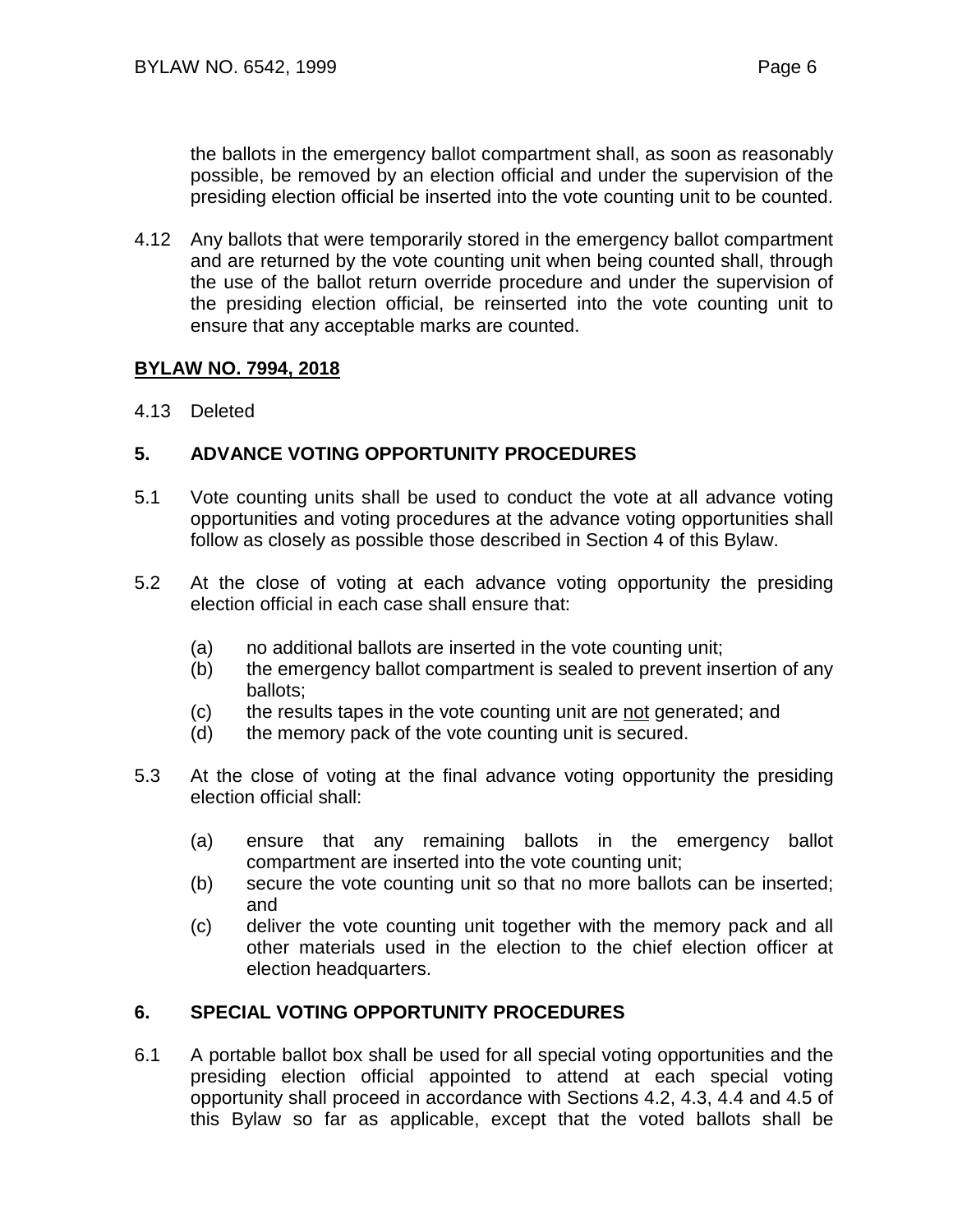deposited into the portable ballot box supplied by the presiding election official.

6.2 The presiding election official at a special voting opportunity shall ensure that the portable ballot box is secured when not in use and at the close of voting at the final special voting opportunity, the presiding election official shall seal the portable ballot box and return it together with all other election materials to the custody of the chief election officer.

# **7. PROCEDURES AFTER THE CLOSE OF VOTING ON GENERAL VOTING DAY**

- 7.1 After the close of voting on general voting day at voting opportunities where a vote counting unit was used in the election, but excluding advance and special voting opportunities,
	- (a) each presiding election official shall:
		- (i) ensure that any remaining ballots in the emergency ballot compartment are inserted into the vote counting unit;
		- (ii) secure the vote counting unit so that no more ballots can be inserted;
		- (iii) generate two copies of the results tape from the vote counting unit and sign on the dotted line on the bottom of the tapes;
		- (iv) have the designated election officer deliver one copy of the results tape along with the memory pack from the vote counting unit to the chief election officer at election headquarter**s**;
		- (v) account for the unused, spoiled and voted ballots and place them, packaged and sealed separately, into the election materials transfer box along with one copy of the results tape;
		- (vi) complete the ballot account and place the duplicate copy in the election materials transfer box;
		- (vii) seal the election materials transfer box;
		- (viii) place the voting books, the original copy of the ballot account, one copy of the results tape, completed registration cards (if applicable), keys and all completed administrative forms into the chief election officer portfolio; and
		- (ix) transport all equipment and materials to election headquarters.
- 7.2 At the close of voting on general voting day the chief election officer shall direct an election official to proceed in accordance with Section 7.1 of this Bylaw with respect to the ballots collected in the advance voting opportunity.
- 7.3 At the close of voting on general voting day all portable ballot boxes used in the election will be opened by an election official under the direction of the chief election officer and all ballots shall be removed and inserted into a vote counting unit to be counted, after which the provisions of Sections 7.1, so far as applicable, shall apply.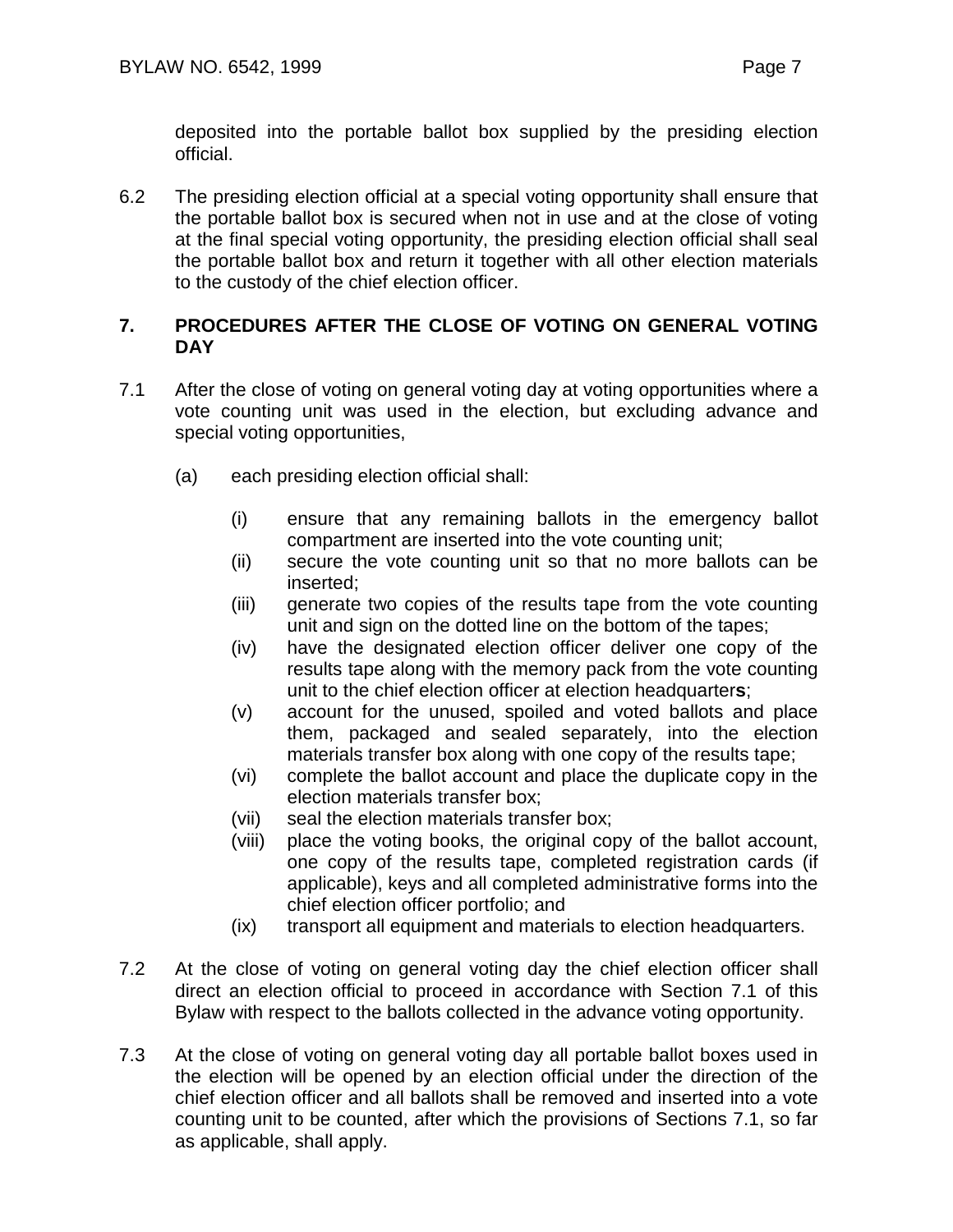## **8. RECOUNT PROCEDURE**

- 8.1 If a recount is required it shall be conducted under the direction of the chief election officer using the automated vote counting system and generally in accordance with the following procedure:
	- (a) the memory packs of all vote counting units will be cleared;
	- (b) vote counting units will be designated for each voting place;
	- (c) all voted ballots will be removed from the sealed election materials transfer boxes; and
	- (d) all voted ballots, except spoiled ballots, will be reinserted in the appropriate vote counting units under the supervision of the chief election officer.

## **9. GENERAL**

- 9.1 Any enactment referred to herein is a reference to an enactment of British Columbia and regulations thereto, as amended, revised, consolidated or replaced from time to time.
- 9.2 If any part, section, sentence, clause, phrase or word of this Bylaw is for any reason held to be invalid by the decision of any court of competent jurisdiction, the invalid portion shall be severed and the decision that it is invalid shall not affect the validity of the remainder which shall continue in full force and effect and be construed as if the Bylaw had been adopted without the invalid portion.

**Adopted July 19, 1999**